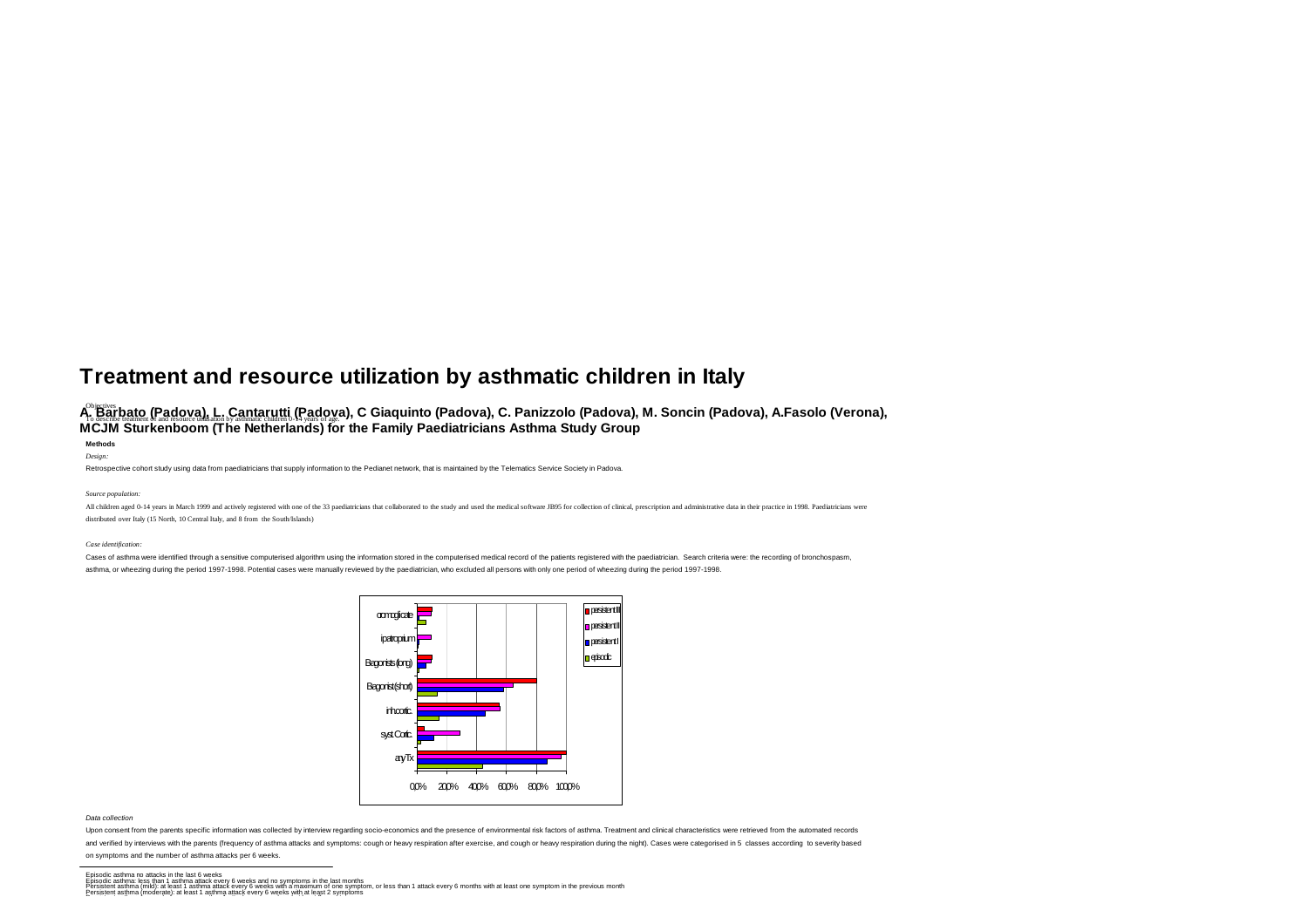The source population comprised a total of 28.735 children aged 0-14 years. Within this source population a total of 1365 cases of asthma were identified.

**Figure 1: distribution of asthma severity.** 



Among the asthma cases 59.6% received conventional treatment for asthma, only 3.3% used non-conventional treatment (24 children homeopatic medicine, 4 children phytotherapy). Figure 2 shows the type of treatment according asthma.

# **Figure 2: Treatment according to severity of asthma**

All children with severe persistent asthma were treated pharmacologically. The use of systemic and inhalation corticosteroids, oral antibiotics, short and long acting B-agonists all significantly increased upon increasing large part of asthmatic children with persistent asthma did not receive inhalation corticosteroids.

Resource utilisation for respiratory disease was higher for children with persistent asthma (see table 1)

# **Table 1: Resource utilisation for respiratory disease during 6 months between persons with persistent and episodic asthma**

|                          | Episodic asthma<br>$(n=868)$ % | Persistent<br>asthma (n=494)<br>% | OR (95%CI)        |
|--------------------------|--------------------------------|-----------------------------------|-------------------|
| <b>Ambulatory visits</b> |                                |                                   |                   |
| $\mathbf 0$              | 15.6                           | 5.7                               | Ref.              |
| $1 - 2$                  | 48.9                           | 43.1                              | $1.9(1.2-3.0)$    |
| $3 - 4$                  | 23.8                           | 35.0                              | $4.0(2.6-6.4)$    |
| $5 - 6$                  | 7.6                            | 15.7                              | $5.6(3.3-9.5)$    |
| >6                       | 4.1                            | 9.6                               | $6.5(3.6 - 11.8)$ |
| <b>Emergency unit</b>    |                                |                                   |                   |
| $\mathbf 0$              | 92.4                           | 81.9                              | Ref.              |
| $1 - 2$                  | 6.9                            | 15.2                              | $2.5(1.7-3.6)$    |
| $3 - 4$                  | 0.7                            | 2.2                               | $3.6(1.3 - 10.0)$ |